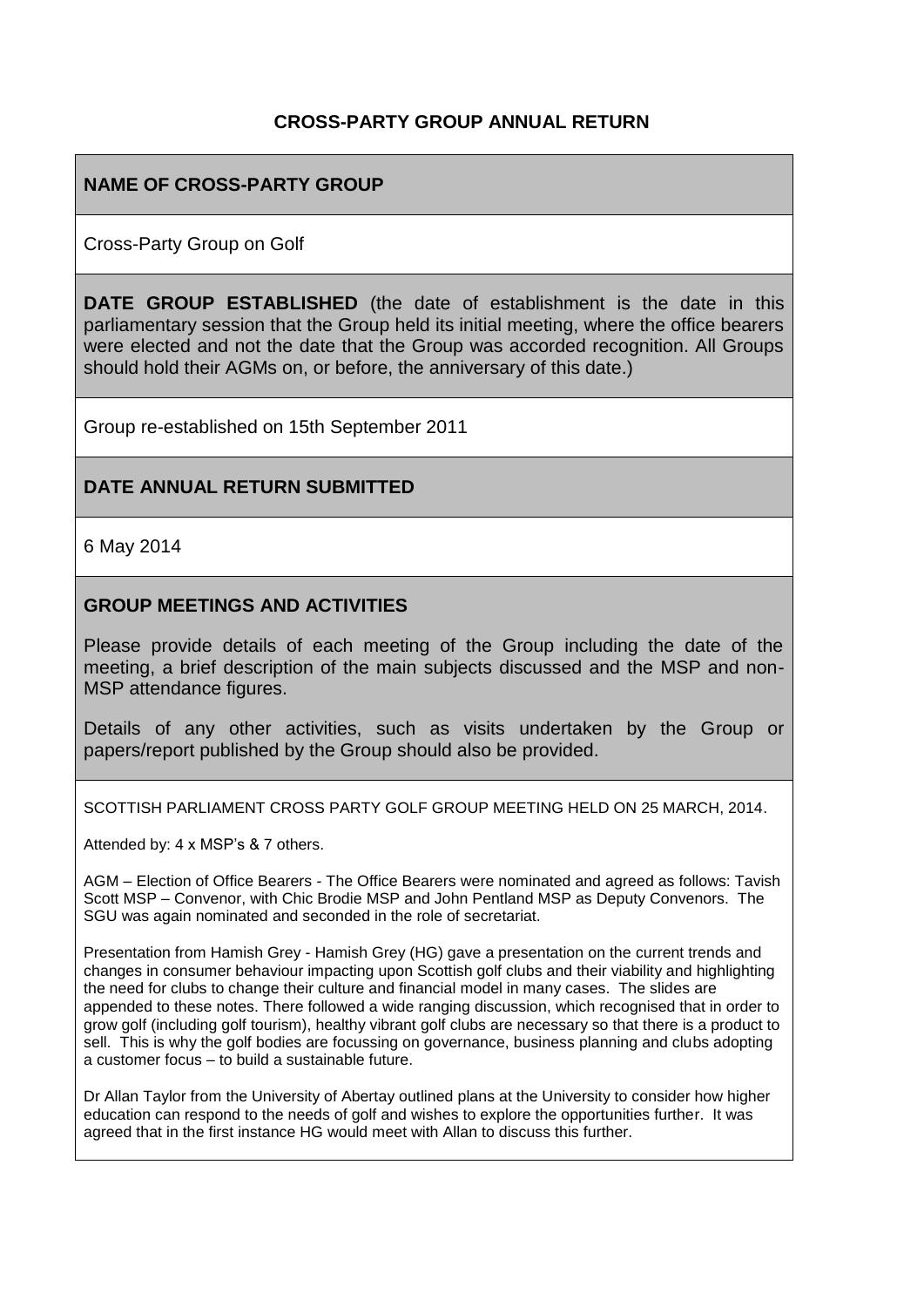SCOTTISH PARLIAMENT CROSS PARTY GOLF GROUP MINUTES OF A MEETING HELD ON 10th DECEMBER 2013.

Attended by: 5 x MSP's & 9 others.

Scottish Disability Golf Partnership - At the invitation of the Chair, representatives from the Scottish Disability Golf Partnership outlined the nature and scope of the work of their organisation.

Presentation from Hamish Grey - Hamish Grey (HG) gave a presentation on the state of Scottish Golf, including an outline of the economic impact of golf in Scotland, and golf club sustainability. The latter included an outline of the work of the Scottish Golf Union and Scottish Ladies' Golfing Association to support clubs. The presentation slides are appended to these minutes.

Questions and Discussion: There followed a wide ranging discussion. The national facilities strategy for golf was outlined as being the focal point for the strategic consideration of any public investment (via sportscotland) in new or upgraded golf facilities. It was noted that in general Scottish golf was well provided for in terms of golf facilities. Within the £1.171 billion pa total economic value of golf to Scotland, golf tourism represents circa £220m. It is considered that there is the opportunity to grow to this to £300m and a specific Scottish Golf Tourism Strategy has been developed to focus on achieving that. This includes marketing efforts on the back of Scotland hosting the 2014 Ryder Cup.

The need for golf to get the right balance in pricing membership and visitor golf and evidence of benefits to clubs from major golf events e.g. the Open and North Berwick in 2013, were discussed.

## **MSP MEMBERS OF THE GROUP**

Please provide names of all MSP members of the Group. Note that only names need to be provided, no party designation or other information is required.

Adam Ingram

John Pentland

Tavish Scott

Chic Brodie

Jamie McGrigor

Murdo Fraser

Neil Findlay

Richard Simpson

Stewart Maxwell

#### **NON-MSP MEMBERS OF THE GROUP**

For organisational members please provide only the name of the organisation, it is not necessary to provide the name(s) of individuals who may represent the organisation at meetings of the Group.

Individuals Ewen Cairns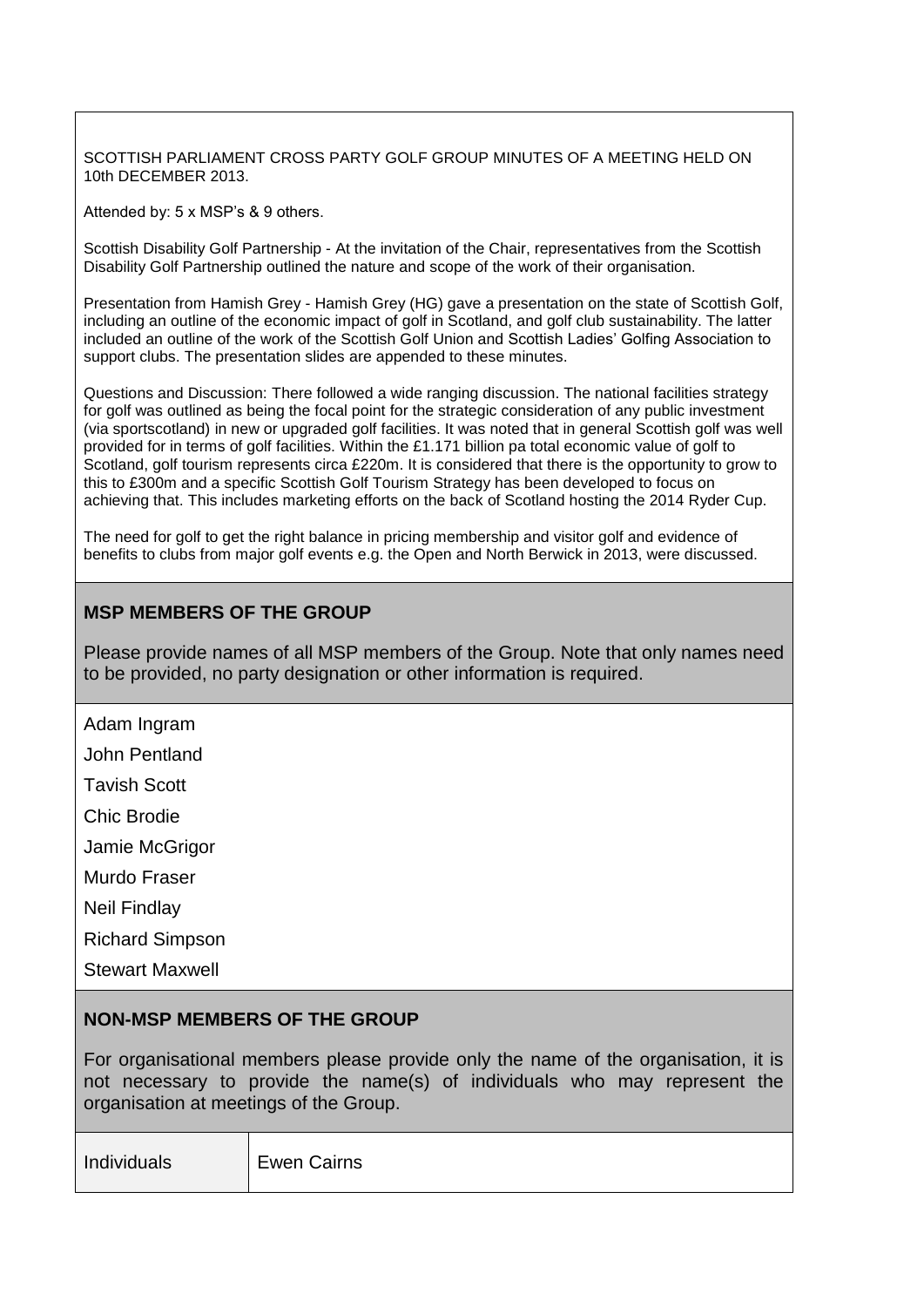|               | Dr Alan Taylor (University of Abertay)      |
|---------------|---------------------------------------------|
| Organisations | <b>Scottish Golf Union</b>                  |
|               | <b>Scottish Golf</b>                        |
|               | Club Golf                                   |
|               | <b>Scottish Ladies Golf Association</b>     |
|               | <b>Professional Golf Association</b>        |
|               | <b>Golf Club Managers Association</b>       |
|               | <b>Event Scotland</b>                       |
|               | <b>Golf Tourism Scotland</b>                |
|               | <b>Scottish Enterprise</b>                  |
|               | SportScotland                               |
|               | <b>Scottish Disability Golf Partnership</b> |
|               | <b>Scottish Sports Association</b>          |

# **GROUP OFFICE BEARERS**

Please provide names for all office bearers. The minimum requirement is that two of the office bearers are MSPs and one of these is Convener – beyond this it is a matter for the Group to decide upon the office bearers it wishes to have. It is permissible to have more than one individual elected to each office, for example, coconveners or multiple deputy conveners.

| Convener               | <b>Tavish Scott</b>                 |
|------------------------|-------------------------------------|
| <b>Deputy Convener</b> | Chic Brodie MSP & John Pentland MSP |
| Secretary              | Hamish Grey (Scottish Golf Union)   |
| <b>Treasurer</b>       |                                     |

# **FINANCIAL BENEFITS OR OTHER BENEFITS RECEIVED BY THE GROUP**

Please provide details of any financial or material benefit(s) received from a single source in a calendar year which has a value, either singly or cumulatively, of more